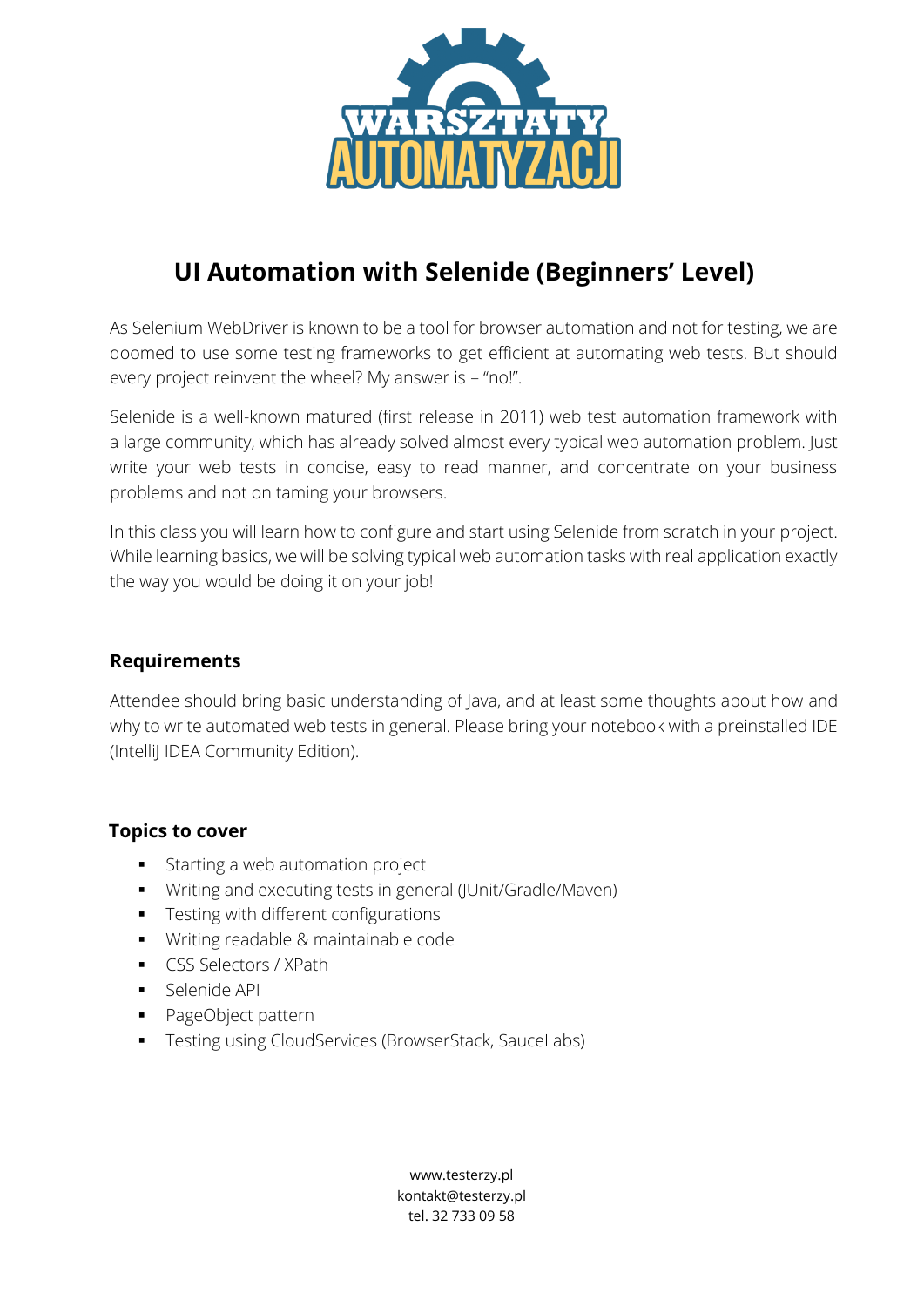

|                        | <b>Date and duration</b> $26-27.02.2018$ ; 2 days (2 x 8 h) |
|------------------------|-------------------------------------------------------------|
| Location               | Warsaw, Krucza 28 (Hotel Mercure Warszawa Grand)            |
| <b>Number of seats</b> | 12                                                          |
| <b>Trainer</b>         | Alexei Vinogradov                                           |
| <b>Price</b>           | 2700,00 PLN net (3321,00 PLN gross)                         |

www.testerzy.pl kontakt@testerzy.pl tel. 32 733 09 58